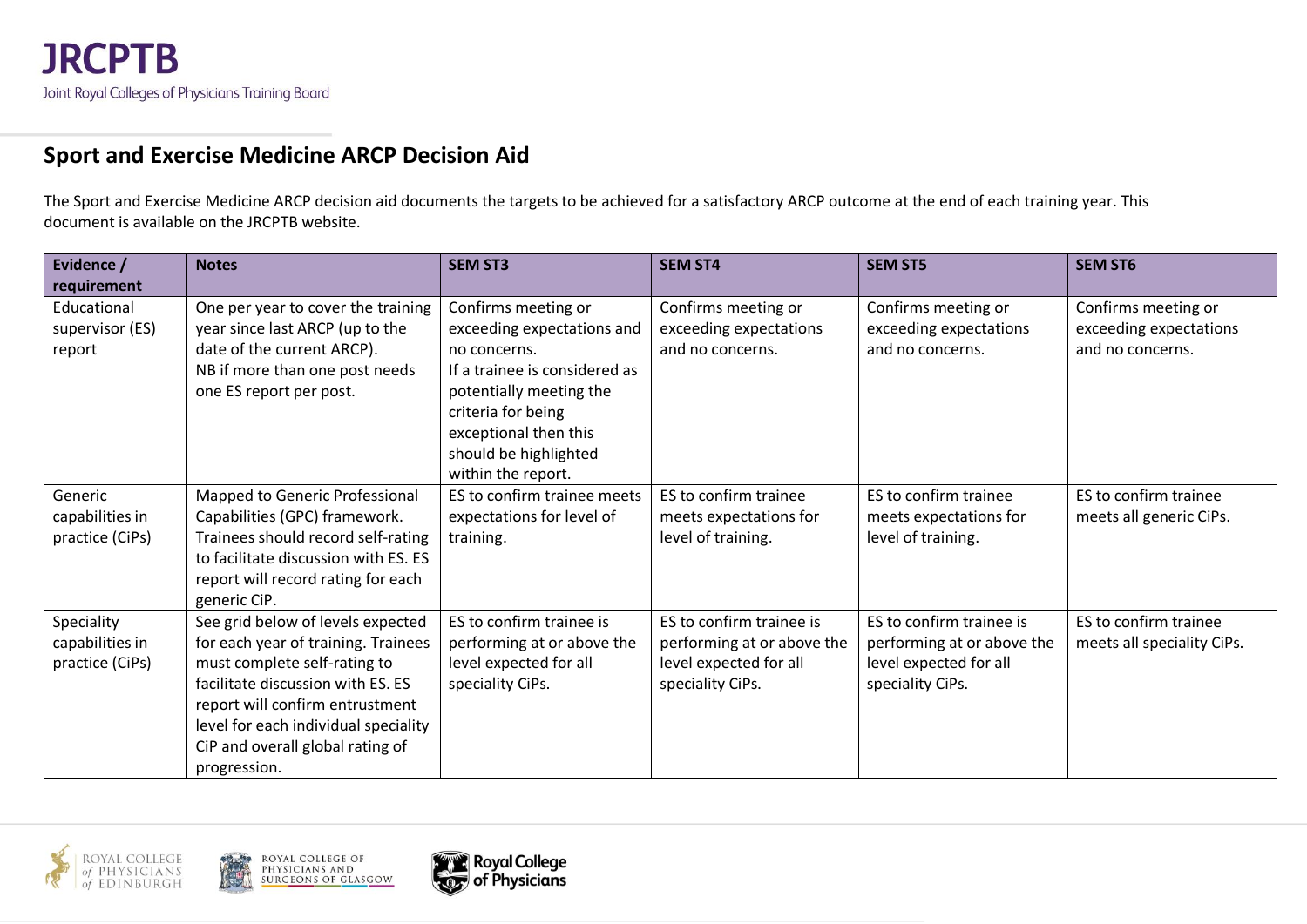| Evidence /        | <b>Notes</b>                        | <b>SEM ST3</b>        | <b>SEM ST4</b>        | <b>SEM ST5</b>        | <b>SEM ST6</b>        |
|-------------------|-------------------------------------|-----------------------|-----------------------|-----------------------|-----------------------|
| requirement       |                                     |                       |                       |                       |                       |
| Multiple          | Minimum number 3 clinicians to      | 1 x MCR (completed by | 1 x MCR (completed by | 1 x MCR (completed by | 1 x MCR (completed by |
| consultant report | complete including minimum 1        | minimum 3 clinicians  | minimum 3 clinicians  | minimum 3 clinicians  | minimum 3 clinicians  |
| (MCR)             | SEM consultant. Each MCR is         | including 1 SEM       | including 1 SEM       | including 1 SEM       | including 1 SEM       |
|                   | completed by a consultant who       | consultant).          | consultant).          | consultant).          | consultant).          |
|                   | has supervised the trainee's        |                       |                       |                       |                       |
|                   | clinical work. If 3 SEM consultants |                       |                       |                       |                       |
|                   | are not available then other        |                       |                       |                       |                       |
|                   | relevant speciality consultants or  |                       |                       |                       |                       |
|                   | other senior HCPs may complete      |                       |                       |                       |                       |
|                   | the MCR if they have regularly      |                       |                       |                       |                       |
|                   | supervised the trainee's work.      |                       |                       |                       |                       |
|                   | The ES should not complete an       |                       |                       |                       |                       |
|                   | MCR for their own trainee.          |                       |                       |                       |                       |
| Multi-source      | Minimum of 12 raters including 3    | $\mathbf{1}$          |                       |                       | $\mathbf{1}$          |
| feedback (MSF)    | consultants and a mixture of        |                       |                       |                       |                       |
|                   | other staff (medical and non-       |                       |                       |                       |                       |
|                   | medical).                           |                       |                       |                       |                       |
|                   | MSF report must be released by      |                       |                       |                       |                       |
|                   | the ES and feedback discussed       |                       |                       |                       |                       |
|                   | with the trainee before the ARCP.   |                       |                       |                       |                       |
|                   | If significant concerns are raised  |                       |                       |                       |                       |
|                   | then arrangements should be         |                       |                       |                       |                       |
|                   | made for a repeat MSF. There        |                       |                       |                       |                       |
|                   | should be evidence of               |                       |                       |                       |                       |
|                   | development points from each        |                       |                       |                       |                       |
|                   | MSF and reflection on how these     |                       |                       |                       |                       |
|                   | have progressed each year.          |                       |                       |                       |                       |





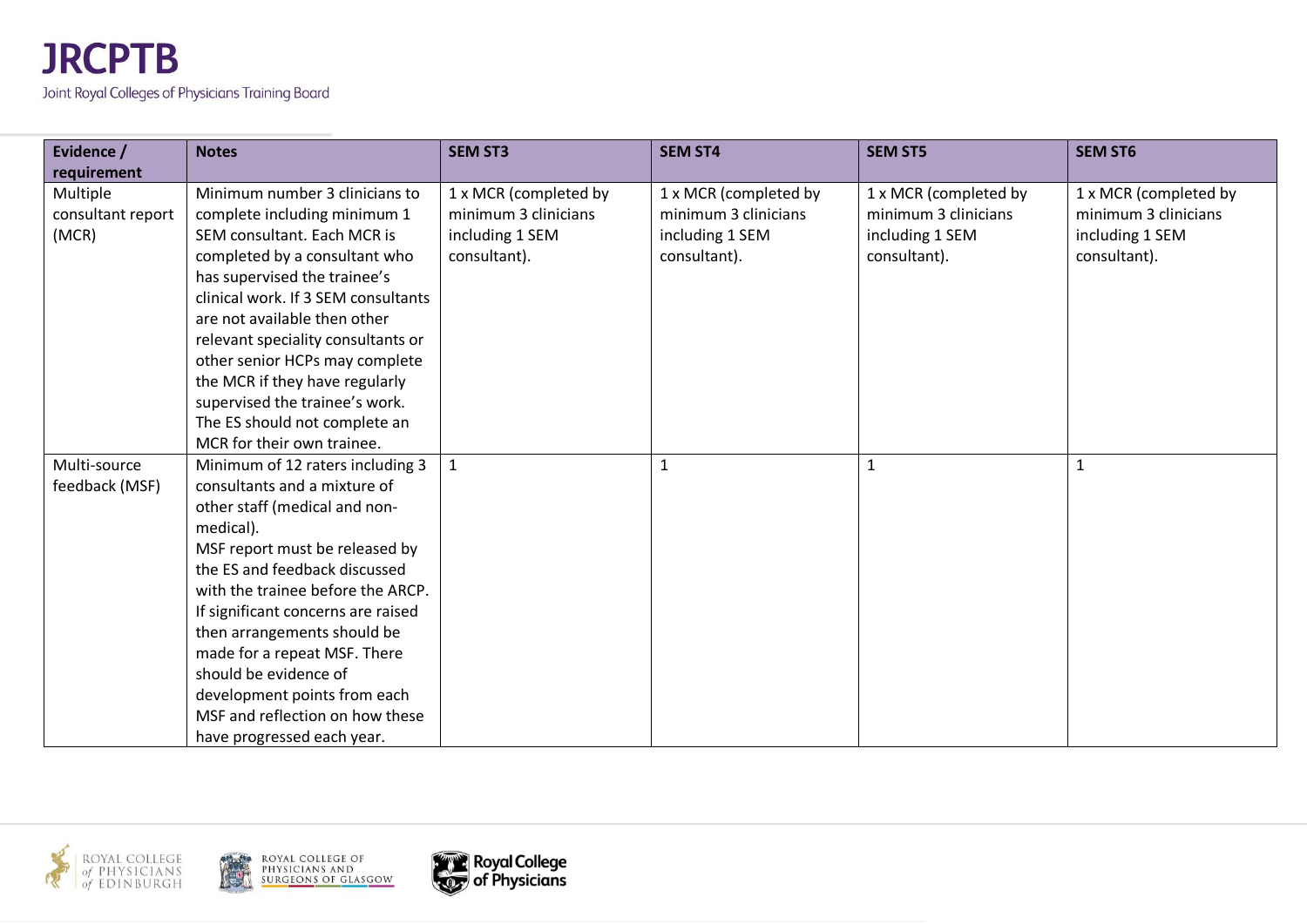

| Evidence /                                                                | <b>Notes</b>                                                                                                                                                                                                                                                                                                                                                      | <b>SEM ST3</b> | <b>SEM ST4</b>                       | <b>SEM ST5</b>                                  | <b>SEM ST6</b>           |
|---------------------------------------------------------------------------|-------------------------------------------------------------------------------------------------------------------------------------------------------------------------------------------------------------------------------------------------------------------------------------------------------------------------------------------------------------------|----------------|--------------------------------------|-------------------------------------------------|--------------------------|
| requirement                                                               |                                                                                                                                                                                                                                                                                                                                                                   |                |                                      |                                                 |                          |
| Patient survey<br>(PS)                                                    | Minimum response 20 patients.<br>PS report must be released by the<br>ES and feedback discussed with<br>the trainee before the ARCP. If<br>significant concerns are raised<br>then arrangements should be<br>made for a repeat PS. There<br>should be evidence of<br>development points from each PS<br>and reflection on how these have<br>progressed each year. | $\mathbf{1}$   | $\mathbf{1}$                         | $\mathbf{1}$                                    | $\mathbf{1}$             |
| Membership<br>Exam of the<br>Faculty of Sport<br>and Exercise<br>Medicine |                                                                                                                                                                                                                                                                                                                                                                   |                | Recommended to have<br>passed Part 1 | Recommended to have<br>passed Part 1 and Part 2 | Passed Part 1 and Part 2 |
| Advanced life<br>support (ALS)                                            |                                                                                                                                                                                                                                                                                                                                                                   | Valid          | Valid                                | Valid                                           | Valid                    |
| Level 3 Pitchside<br><b>Trauma Course</b>                                 |                                                                                                                                                                                                                                                                                                                                                                   |                | Valid                                | Valid                                           | Valid                    |
| Safeguarding                                                              | Level 3 for children and young<br>people, and adults                                                                                                                                                                                                                                                                                                              | Valid          | Valid                                | Valid                                           | Valid                    |



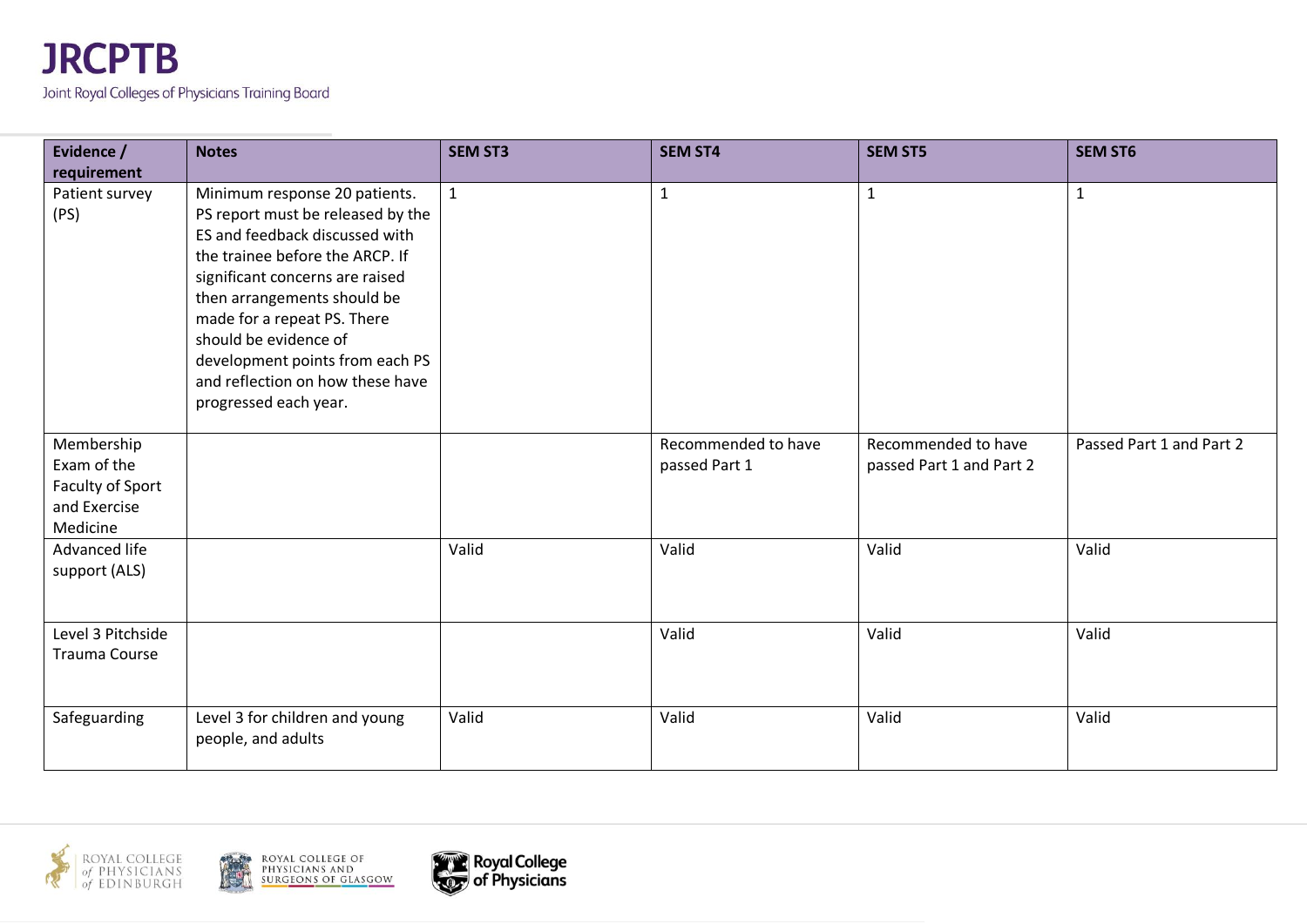| Evidence /          | <b>Notes</b>                                              | <b>SEM ST3</b>                | <b>SEM ST4</b>              | <b>SEM ST5</b>              | <b>SEM ST6</b>               |
|---------------------|-----------------------------------------------------------|-------------------------------|-----------------------------|-----------------------------|------------------------------|
| requirement         |                                                           |                               |                             |                             |                              |
| Supervised          | Formative and summative                                   | Sufficient number of          | Sufficient number of        | Sufficient number of        | Sufficient number of         |
| Learning Events     | assessments, aligned to the level                         | formative and summative       | formative and summative     | formative and summative     | formative and summative      |
| (SLES):             | indicators for generic and                                | SLEs undertaken               | SLEs undertaken             | SLEs undertaken             | SLEs undertaken              |
|                     | specialty CiPs and to the trainee's                       | throughout the training       | throughout the training     | throughout the training     | throughout the training      |
| Case-based          | PDP. Should also encompass                                | year to demonstrate           | year to demonstrate         | year to demonstrate         | year to demonstrate          |
| discussion (CbD)    | reviews of patient                                        | performance at the target     | performance at the target   | performance at the target   | performance at the target    |
| and/or mini-        | correspondence and assessment                             | level descriptors for generic | level descriptors for       | level descriptors for       | level descriptors for        |
| clinical evaluation | of performance over whole clinics                         | and speciality CiPs and       | generic and speciality CiPs | generic and speciality CiPs | generic and speciality CiPs  |
| exercise (mini-     | and their associated                                      | accompanied by trainee        | and accompanied by          | and accompanied by          | and accompanied by           |
| CEX)                | administration. Structured                                | reflection.                   | trainee reflection.         | trainee reflection. Must    | trainee reflection. Must     |
|                     | feedback should be given and                              |                               |                             | include assessment of       | include assessment of        |
|                     | reflected on by the trainee.                              |                               |                             | performance over a whole    | performance over a whole     |
|                     | Where an SLE outcome is 'below                            |                               |                             | clinic and its associated   | clinic and its associated    |
|                     | the level expected' further SLEs                          |                               |                             | administration.             | administration.              |
|                     | should be undertaken to show an                           |                               |                             |                             |                              |
|                     | attempt to progress in this area.                         |                               |                             |                             |                              |
|                     | SLEs must be undertaken                                   |                               |                             |                             |                              |
|                     | throughout the training year and                          |                               |                             |                             |                              |
|                     | by a range of assessors, including                        |                               |                             |                             |                              |
|                     | supervisory consultants.<br>There is no minimum number of |                               |                             |                             |                              |
|                     | SLEs. Instead, sufficient should be                       |                               |                             |                             |                              |
|                     | undertaken to demonstrate the                             |                               |                             |                             |                              |
|                     | above criteria.                                           |                               |                             |                             |                              |
| Audit and/or        | Audit or QI project plan and                              | Participating in QI activity  | 1 project completed with    | Demonstrating leadership    | Demonstrating leadership     |
| Quality             | report completed. QI project to                           | (eg project plan or audit).   | QIPAT or audit loop closed  | in QI activity; eg          | in QI activity, includes on- |
| improvement (QI)    | be assessed with quality project                          |                               | (including re-audit) and    | supervising another HCP,    | going evaluation and         |
| project             | tool (QIPAT).                                             |                               | presentation of results.    | novel project development   | reflection on impact.        |



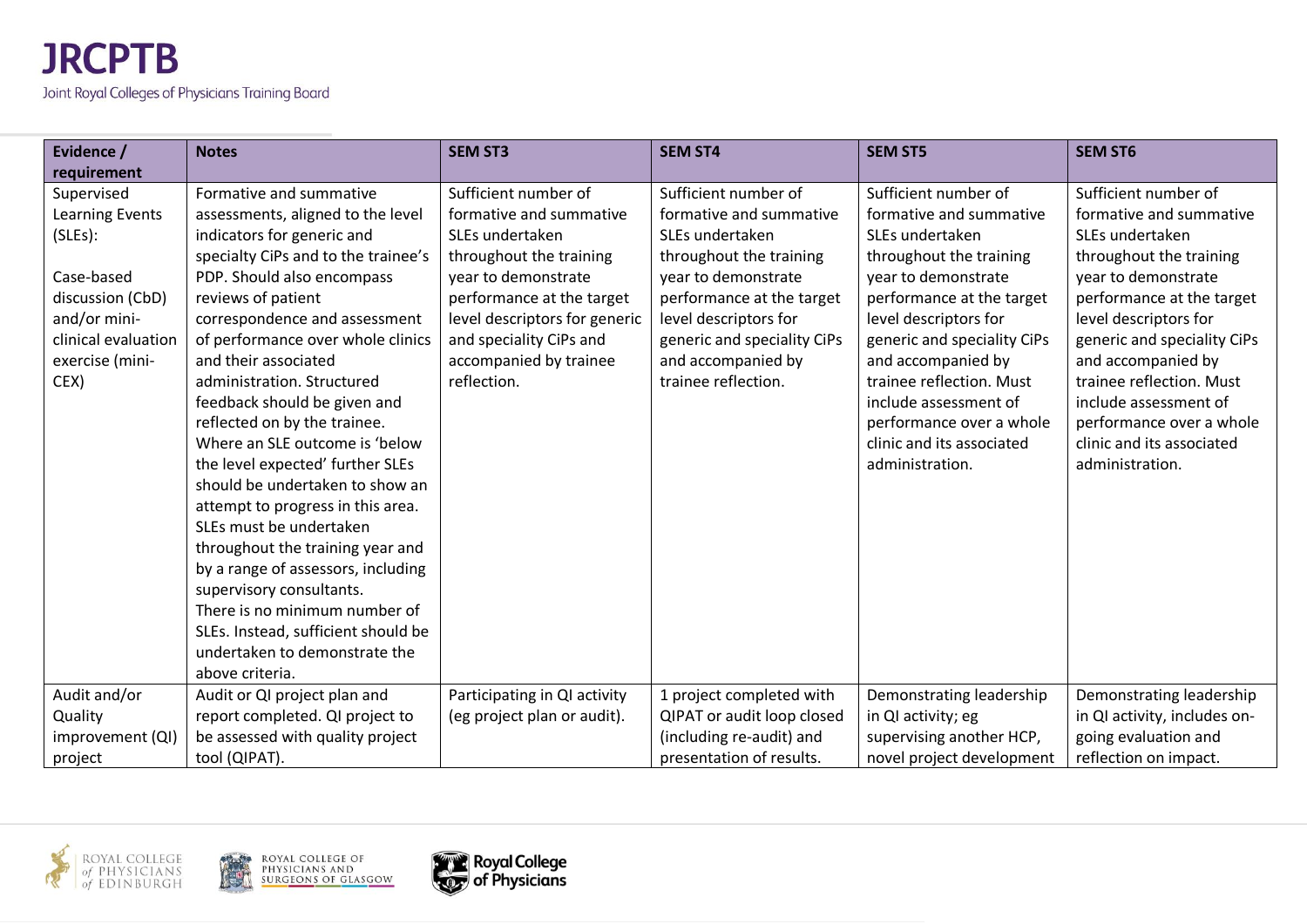| Evidence /<br>requirement                      | <b>Notes</b>                                                                                                                                                                                                                                                              | <b>SEM ST3</b>                                                                                                                                                                                                                   | <b>SEM ST4</b>                                                                                                                                                                                                                      | <b>SEM ST5</b>                                                                                                                                                                                               | <b>SEM ST6</b>                                                                                                                                                                                               |
|------------------------------------------------|---------------------------------------------------------------------------------------------------------------------------------------------------------------------------------------------------------------------------------------------------------------------------|----------------------------------------------------------------------------------------------------------------------------------------------------------------------------------------------------------------------------------|-------------------------------------------------------------------------------------------------------------------------------------------------------------------------------------------------------------------------------------|--------------------------------------------------------------------------------------------------------------------------------------------------------------------------------------------------------------|--------------------------------------------------------------------------------------------------------------------------------------------------------------------------------------------------------------|
| Clinical activity:<br>MSK clinics              | See curriculum for definition of<br>clinics and educational objectives.<br>SLEs to be used to give structured<br>feedback with evidence of<br>reflection and engagement in<br>formative learning.<br>Includes general adult,<br>adolescent and paediatric MSK<br>clinics. | Indicative minimum 1<br>general adult MSK clinic per<br>week for 18 months of ST3<br>and ST4 training period.<br>Other clinics as required to<br>align to development of the<br>target level descriptors for<br>speciality CiPs. | Indicative minimum 1<br>general adult MSK clinic<br>per week for 18 months of<br>ST3 and ST4 training<br>period. Other clinics as<br>required to align to<br>development of the target<br>level descriptors for<br>speciality CiPs. | Indicative minimum 2<br>general adult MSK clinics<br>per week for whole<br>training year. Other clinics<br>as required to align to<br>development of the target<br>level descriptors for<br>speciality CiPs. | Indicative minimum 2<br>general adult MSK clinics<br>per week for whole<br>training year. Other clinics<br>as required to align to<br>development of the target<br>level descriptors for<br>speciality CiPs. |
| Clinical activity:<br>Team & event<br>medicine | See curriculum for definition of<br>clinics and educational objectives.<br>Mini CEX / CbD to be used to give<br>structured feedback.                                                                                                                                      |                                                                                                                                                                                                                                  | UKAD anti doping<br>advisor accreditation.                                                                                                                                                                                          | Longitudinal sport or<br>institute attachment during<br>ST5 or ST6.<br>Indicative minimum time 1<br>day/week for 6 months.<br>Valid UKAD anti-doping<br>advisor accreditation.                               | Longitudinal sport or<br>institute attachment during<br>ST5 or ST6.<br>Indicative minimum time 1<br>day/week for 6 months.<br>Valid UKAD anti-doping<br>advisor accreditation.                               |
| <b>Teaching</b><br>attendance                  | Summary of teaching attendance<br>and reflection on learning to be<br>recorded in ePortfolio.                                                                                                                                                                             | Minimum 75% attendance<br>at local/regional teaching.<br>Minimum 75% attendance<br>at national training days.<br>Evidence of reflection.                                                                                         | Minimum 75% attendance<br>at local/regional teaching.<br>Minimum 75% attendance<br>at national training days.<br>Evidence of reflection                                                                                             | Minimum 75% attendance<br>at local/regional teaching.<br>Minimum 75% attendance<br>at national training days.<br>Evidence of reflection.                                                                     | Minimum 75% attendance<br>at local/regional teaching.<br>Minimum 75% attendance<br>at national training days.<br>Evidence of reflection.                                                                     |





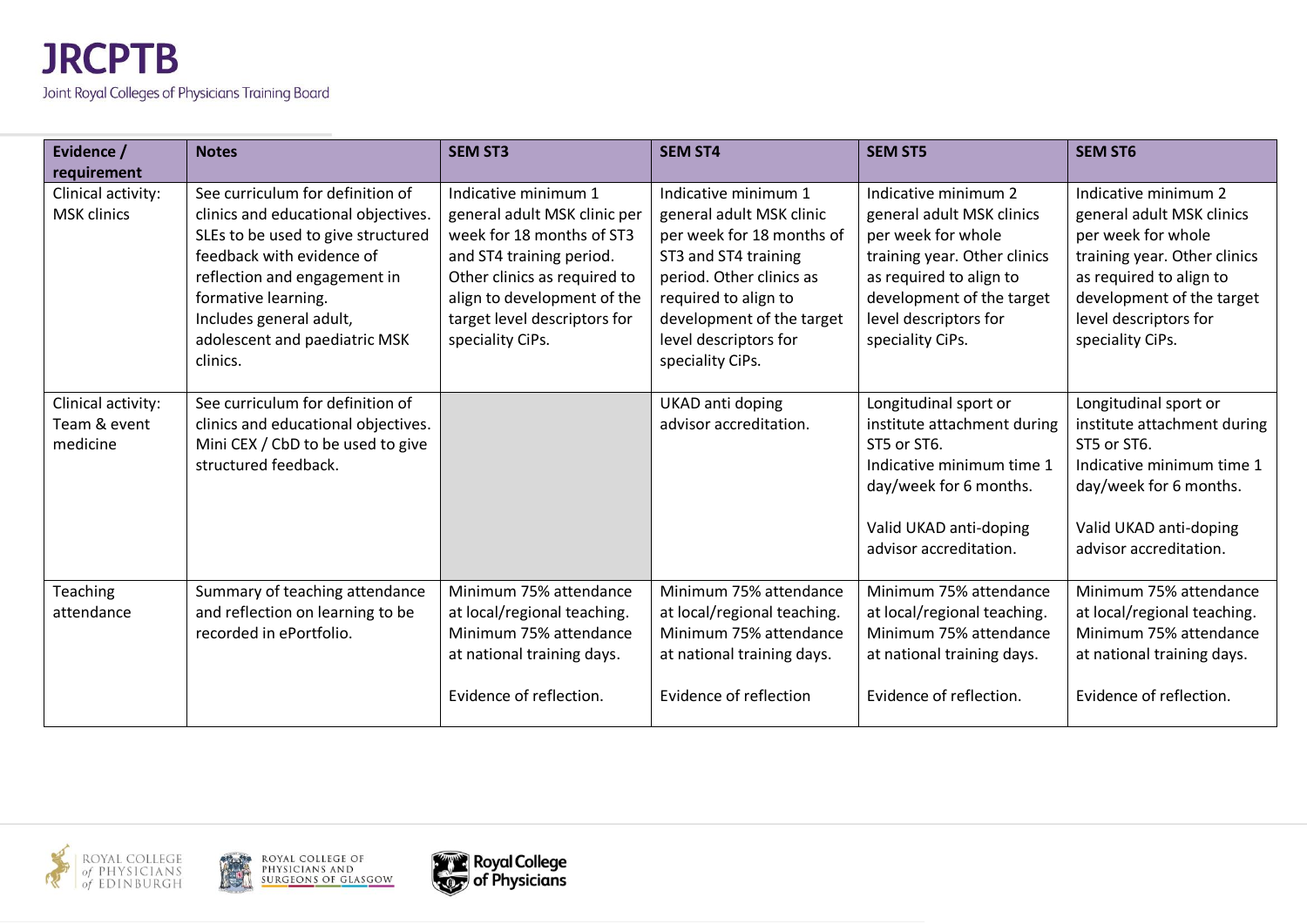| Evidence /                         | <b>Notes</b>                                                                | <b>SEM ST3</b>                                                                                                                                                                                                                                                                                       | <b>SEM ST4</b>                                                                                                                                                                                                                                                                                       | <b>SEM ST5</b>                                                                                                                                                                                                                                                                                                                 | <b>SEM ST6</b>                                                                                                                                                                                                                                                                                                                    |
|------------------------------------|-----------------------------------------------------------------------------|------------------------------------------------------------------------------------------------------------------------------------------------------------------------------------------------------------------------------------------------------------------------------------------------------|------------------------------------------------------------------------------------------------------------------------------------------------------------------------------------------------------------------------------------------------------------------------------------------------------|--------------------------------------------------------------------------------------------------------------------------------------------------------------------------------------------------------------------------------------------------------------------------------------------------------------------------------|-----------------------------------------------------------------------------------------------------------------------------------------------------------------------------------------------------------------------------------------------------------------------------------------------------------------------------------|
| requirement                        |                                                                             |                                                                                                                                                                                                                                                                                                      |                                                                                                                                                                                                                                                                                                      |                                                                                                                                                                                                                                                                                                                                |                                                                                                                                                                                                                                                                                                                                   |
| Teaching and<br>supervision skills | Teaching observation, training<br>courses, clinical supervisor<br>training. | Evidence of participation in<br>teaching of medical<br>students, junior doctors<br>and other AHPs in clinical<br>and non clinical settings.<br>Evidence may include;<br>teaching observations,<br>participant feedback,<br>attendance at teaching<br>courses, qualification in<br>medical education. | Evidence of participation in<br>teaching of medical<br>students, junior doctors<br>and other AHPs in clinical<br>and non clinical settings.<br>Evidence may include;<br>teaching observations,<br>participant feedback,<br>attendance at teaching<br>courses, qualification in<br>medical education. | Evidence of participation in<br>teaching of medical<br>students, junior doctors<br>and other AHPs in clinical<br>and non clinical settings.<br>Evidence may include;<br>teaching observations,<br>participant feedback,<br>attendance at teaching<br>courses, qualification in<br>medical education.<br>Completion of clinical | Evidence of participation in<br>teaching of medical<br>students, junior doctors<br>and other AHPs in clinical<br>and non clinical settings.<br>Evidence may include;<br>teaching observations,<br>participant feedback,<br>attendance at teaching<br>courses, qualification in<br>medical education.<br>Evidence of CS role; this |
|                                    |                                                                             |                                                                                                                                                                                                                                                                                                      |                                                                                                                                                                                                                                                                                                      | supervisor training.                                                                                                                                                                                                                                                                                                           | might include examples of<br>SLE's completed and<br>reflection on supervision<br>experiences.                                                                                                                                                                                                                                     |
| Research                           | Research, critical appraisal and<br>evidence based practice.                |                                                                                                                                                                                                                                                                                                      | Evidence of critical<br>thinking related to clinical<br>questions. Evidence might<br>include; research proposal,<br>formal written work,<br>participation within an<br>existing research group,<br>literature review as<br>background to QUIP and<br>audit projects.                                 | Evidence of developing<br>research awareness and<br>competence. Evidence<br>might include; research<br>proposal, participation in<br>research group/study,<br>literature review,<br>presentation at research<br>meeting.<br>Completion of 'Good<br>Clinical Practice' module.                                                  | Evidence of further<br>developing research<br>awareness and<br>competence. Evidence<br>might include; research<br>proposal, participation in<br>research group/study,<br>literature review,<br>presentation at research<br>meetings.                                                                                              |



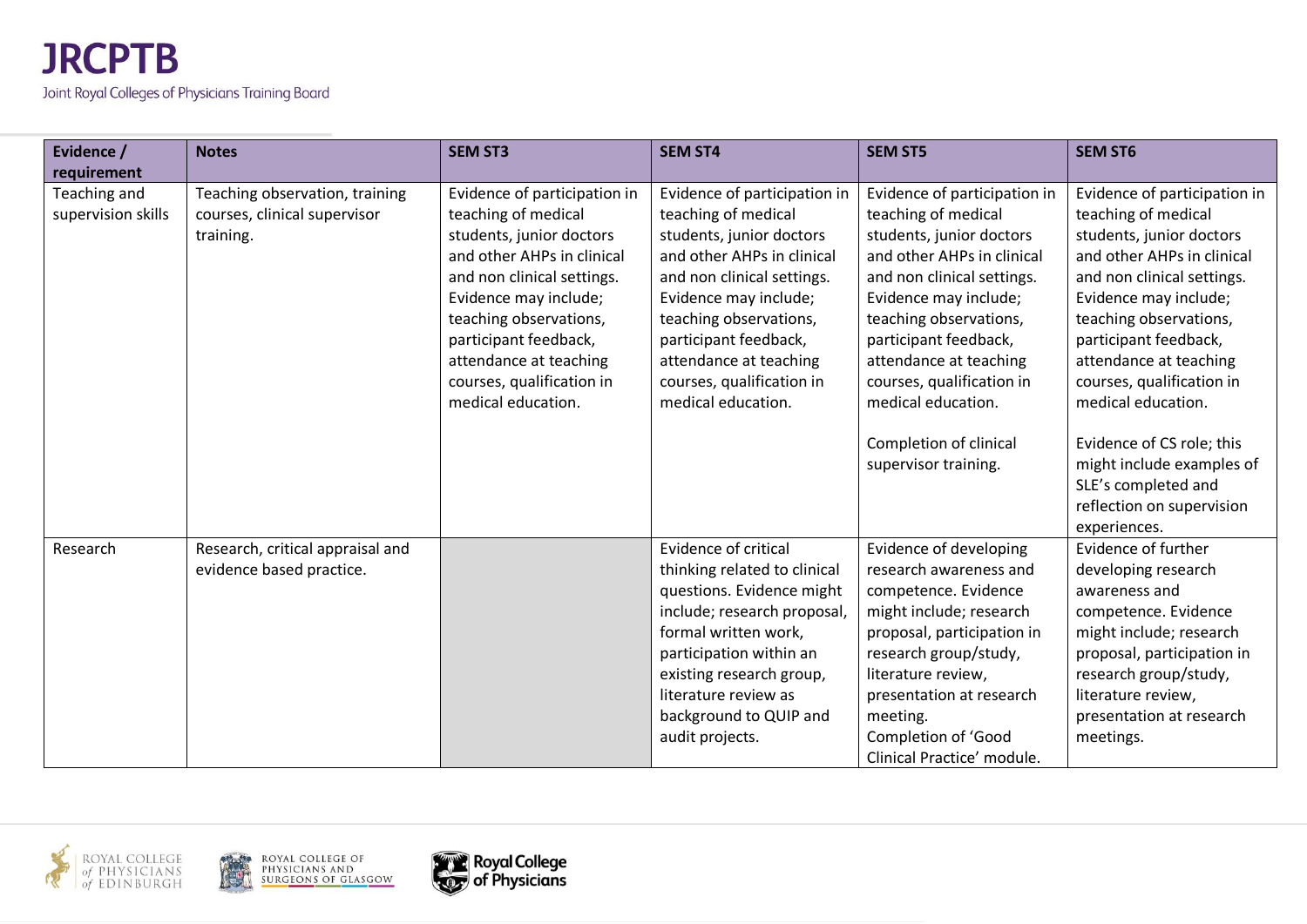| Evidence /<br>requirement                               | <b>Notes</b> | <b>SEM ST3</b>                                                                                                                                                                                                                                                   | <b>SEM ST4</b>                                                                                                                                                                                                                                                                                                              | <b>SEM ST5</b>                                                                                                                                                                                                                                                                                                                                                                                                           | <b>SEM ST6</b>                                                                                                                                                                                                                                                                                 |
|---------------------------------------------------------|--------------|------------------------------------------------------------------------------------------------------------------------------------------------------------------------------------------------------------------------------------------------------------------|-----------------------------------------------------------------------------------------------------------------------------------------------------------------------------------------------------------------------------------------------------------------------------------------------------------------------------|--------------------------------------------------------------------------------------------------------------------------------------------------------------------------------------------------------------------------------------------------------------------------------------------------------------------------------------------------------------------------------------------------------------------------|------------------------------------------------------------------------------------------------------------------------------------------------------------------------------------------------------------------------------------------------------------------------------------------------|
| Management,<br>leadership and<br>service<br>development |              | Participation and<br>awareness of management<br>structure and function<br>within the NHS and<br>leadership principles.<br>Evidence of own working in<br>MDTs and on projects; this<br>may include reflection on<br>PS, MSF, MCR, other SLEs,<br>QUIPS and audit. | Developing participation<br>and awareness of<br>management and<br>leadership principles.<br>Evidence of own working<br>in MDTs and on projects;<br>this may include reflection<br>on PS, MSF, MCR, other<br>SLEs, QUIPS and audit.<br>Reflection should<br>demonstrate progression<br>of awareness and ability<br>from ST3. | Lead at least one<br>project/initiative. Evidence<br>of understanding of<br>managerial structures in<br>NHS and non NHS settings.<br>Continued reflection of<br>progression of leadership<br>ability from ST4 including<br>on SLEs, PS, MSF, MCR,<br><b>QUIPS and audit. Reflection</b><br>should demonstrate<br>progression of awareness<br>and ability from ST4.<br>Completion of leadership<br>and management course. | Lead at least one<br>project/initiative. Evidence<br>of leadership in NHS, non<br>NHS, clinical and non<br>clinical settings. This may<br>include; reflective portfolio<br>demonstration progression<br>of awareness and ability<br>from ST5, PS, MSF, MCR,<br>other SLEs, QUIPS and<br>audit. |





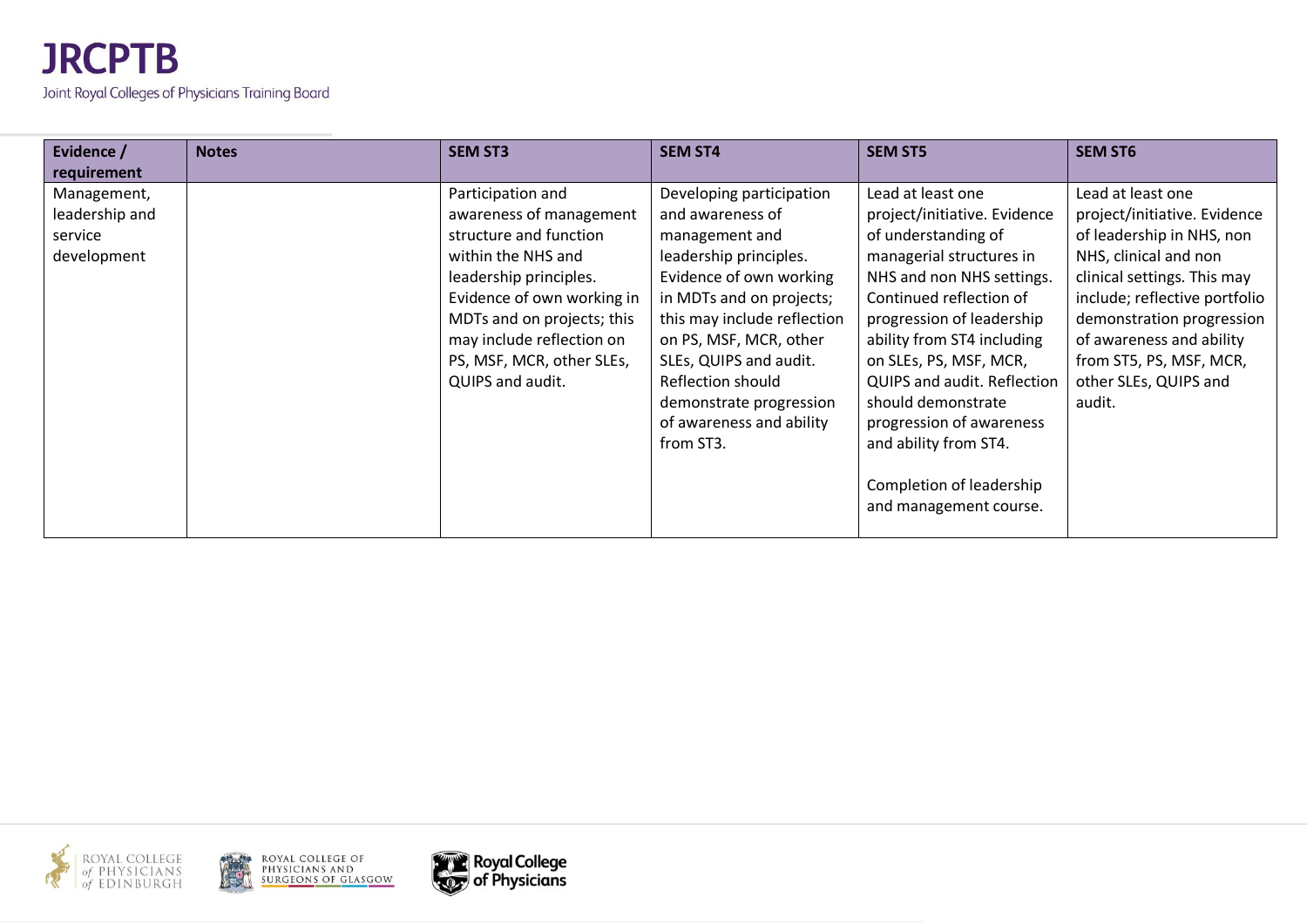#### **Practical procedural skills**

Trainees must be able to outline the indications for the procedures listed in the table below and recognise the importance of valid consent, aseptic technique, safe use of analgesia and local anaesthesia, minimisation of patient discomfort, and requesting for help when appropriate. For all practical procedures the trainee must be able to appreciate and recognise complications and respond appropriately if they arise, including calling for help from colleagues in other specialties when necessary. Please see table below for minimum levels of competence expected in each training year.

| Procedure                                                  | ST <sub>3</sub> | ST <sub>4</sub> | ST5                 | ST <sub>6</sub>     |
|------------------------------------------------------------|-----------------|-----------------|---------------------|---------------------|
| Musculoskeletal US                                         |                 | Observe only    | Able to perform the | Able to perform the |
|                                                            |                 |                 | procedure under     | procedure under     |
|                                                            |                 |                 | direct supervision  | direct supervision  |
| Landmark joint injections of all large joints              |                 |                 | Competent to        | Maintain            |
|                                                            |                 |                 | perform the         |                     |
|                                                            |                 |                 | procedure           |                     |
|                                                            |                 |                 | unsupervised        |                     |
|                                                            |                 |                 |                     |                     |
| Landmark soft tissue injections                            |                 |                 | Competent to        | Maintain            |
|                                                            |                 |                 | perform the         |                     |
|                                                            |                 |                 | procedure           |                     |
|                                                            |                 |                 | unsupervised        |                     |
|                                                            |                 |                 |                     |                     |
| Cardiopulmonary exercise testing and interpretation        |                 |                 |                     | Competent to        |
|                                                            |                 |                 |                     | perform the         |
|                                                            |                 |                 |                     | procedure           |
|                                                            |                 |                 |                     | unsupervised        |
| Respiratory function testing and interpretation, including |                 |                 |                     | Competent to        |
| <b>EVH testing</b>                                         |                 |                 |                     | perform the         |
|                                                            |                 |                 |                     | procedure           |
|                                                            |                 |                 |                     | unsupervised        |